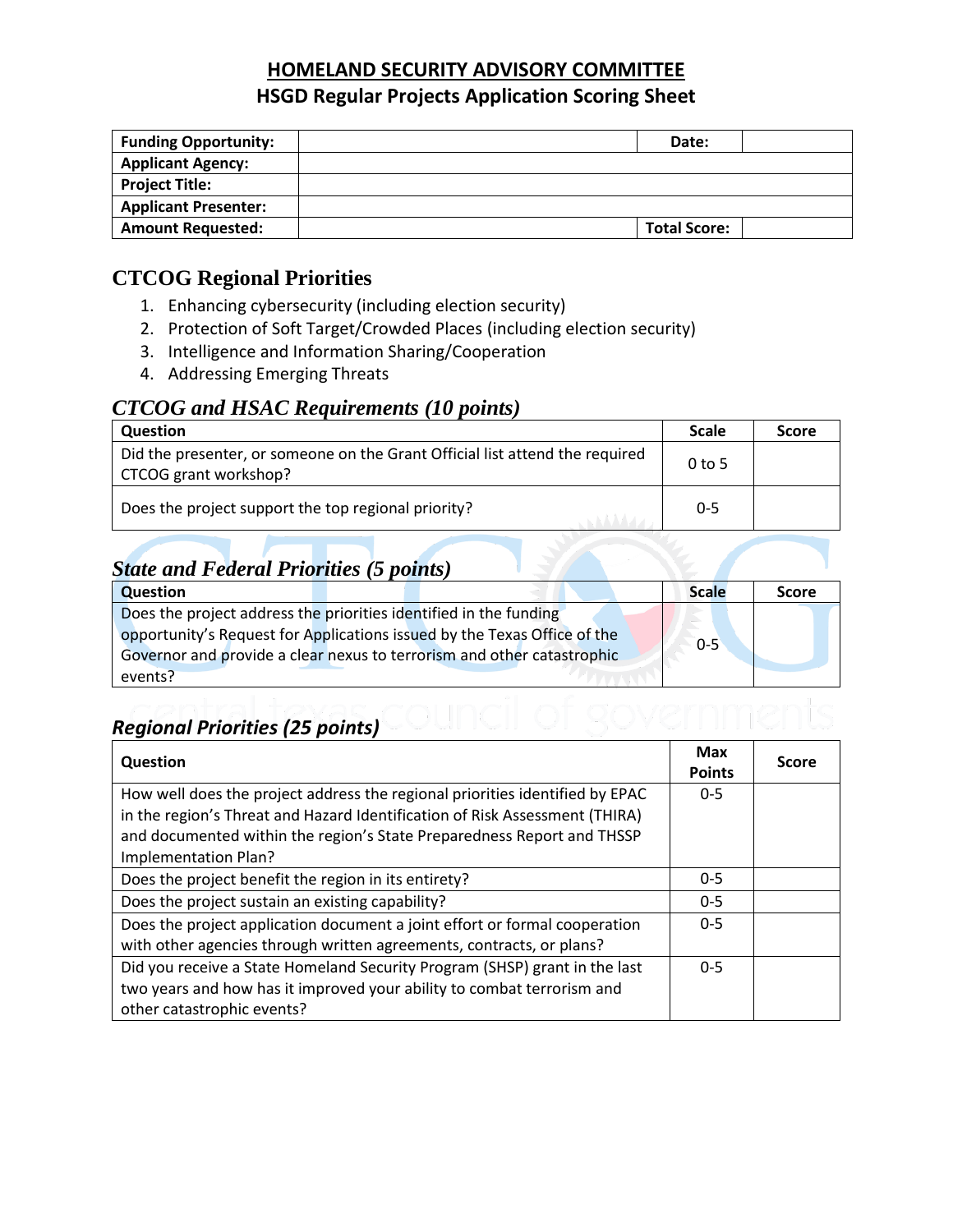## **HOMELAND SECURITY ADVISORY COMMITTEE HSGD Regular Projects Application Scoring Sheet**

## *Cost & Program Effectiveness (10 points)*

| <b>Question</b>                                                                                                                                                                | <b>Max</b><br><b>Points</b> | <b>Score</b> |
|--------------------------------------------------------------------------------------------------------------------------------------------------------------------------------|-----------------------------|--------------|
| What is the individual and total cost of the equipment being requested and                                                                                                     | $0 - 5$                     |              |
| can this project be scaled down if you only receive partial funding?                                                                                                           |                             |              |
| Are the project goals realistic and attainable?                                                                                                                                | $0 - 5$                     |              |
| Project requires continuing annual costs or expenses to be paid by future<br>grant or unknown sources? (Recurring costs funded by the local jurisdiction<br>are not penalized) | -5                          |              |

#### *Funding Recommendation*

| <b>Amount Recommended for Funding:</b> |  |
|----------------------------------------|--|
| <b>Comments:</b>                       |  |
|                                        |  |
|                                        |  |
|                                        |  |
|                                        |  |
|                                        |  |
|                                        |  |
|                                        |  |

#### *Vote Exemption Status*

*Per the CTCOG Homeland Security Advisory Committee bylaws and the requirements established by the State of Texas Office of the Governor's (OOG) Homeland Security Grant Division (HSGD), no committee member from the applicant agency may vote on a project. Furthermore, no member of the committee may speak on behalf of a project brought to the committee for review and consideration.*

| am not employed by or directly affiliated with the applicant agency.                                |
|-----------------------------------------------------------------------------------------------------|
| am either employed by or am directly affiliated with the applicant agency and therefore cannot vote |
| or provide comment or discussion on the project.                                                    |
| Comments:                                                                                           |

#### *Member Voting Agreement*

I, as a member of the *CTCOG Homeland Security Advisory Committee*, hereby agree that I have scored this application in honesty and fairness, without duress or influence from external parties. I further agree that all comments and scores are my own. I agree that I understand the bylaws, scoring practices, and funding process of this committee and agree to the requirements established by the Office of the Governor's Homeland Security Grant Division.